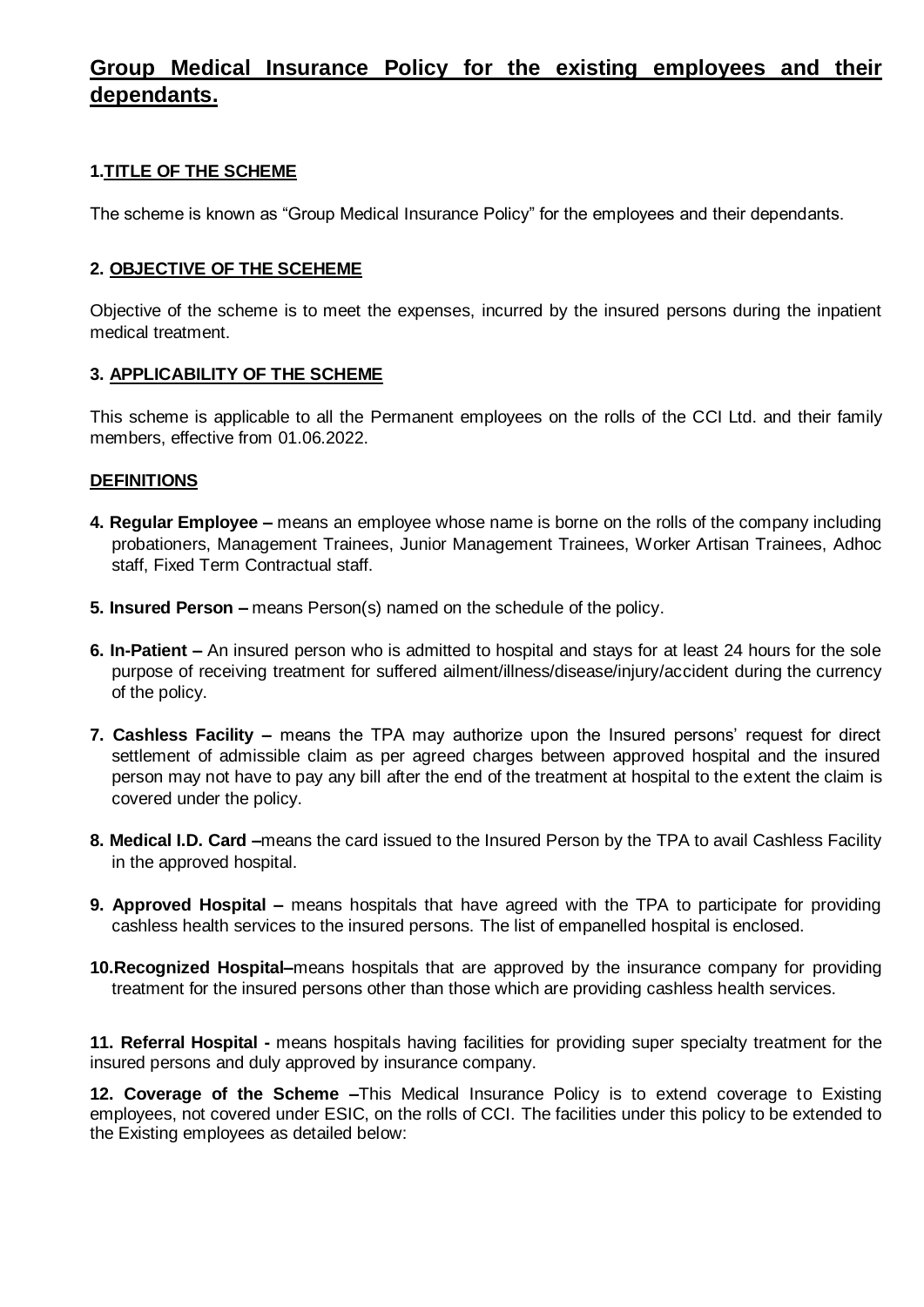Few of the salient features of the Medical Insurance Policy are as follows:

| <b>Existing employees</b>                            |                                                                                                                                                                                                                                                                                                                                                                                                                                                                                                                                          |  |  |  |
|------------------------------------------------------|------------------------------------------------------------------------------------------------------------------------------------------------------------------------------------------------------------------------------------------------------------------------------------------------------------------------------------------------------------------------------------------------------------------------------------------------------------------------------------------------------------------------------------------|--|--|--|
| 1 Corporate Details                                  |                                                                                                                                                                                                                                                                                                                                                                                                                                                                                                                                          |  |  |  |
| 1.1 Full Name of the Insured                         | <b>Cement Corporation of India Limited</b>                                                                                                                                                                                                                                                                                                                                                                                                                                                                                               |  |  |  |
| 1.2 Corporate Office                                 | New Delhi                                                                                                                                                                                                                                                                                                                                                                                                                                                                                                                                |  |  |  |
| 1.3 Business / Industry Type                         | <b>Cement Business</b>                                                                                                                                                                                                                                                                                                                                                                                                                                                                                                                   |  |  |  |
| 1.4 Geographical Limits                              | India (no location barrier)                                                                                                                                                                                                                                                                                                                                                                                                                                                                                                              |  |  |  |
| 1.5 Entity Coverage                                  | Master policy to be issued in the name specified above. CCIL will<br>keep Insurers notified of any future listing & delisting of entities<br>including those entities for which the insured has assumed an<br>obligation to arrange insurance for their respective rights, titles &<br>interests and Insurer to give CCIL extension of same coverage as<br>per agreed rates. All such listing & delisting to be given same effect<br>as additions & deletions in the Master Policy & premium<br>accounting to be done on pro rata basis. |  |  |  |
| 2 Member Information                                 | <b>Children</b><br><b>Self</b><br><b>Spouse</b>                                                                                                                                                                                                                                                                                                                                                                                                                                                                                          |  |  |  |
| 2.1 Total No. of Members for sourcing quote          |                                                                                                                                                                                                                                                                                                                                                                                                                                                                                                                                          |  |  |  |
| 3Sum Insured (INR)                                   | <b>INR 500,000</b>                                                                                                                                                                                                                                                                                                                                                                                                                                                                                                                       |  |  |  |
|                                                      |                                                                                                                                                                                                                                                                                                                                                                                                                                                                                                                                          |  |  |  |
| 4Benefits                                            | <b>Terms and Condition</b>                                                                                                                                                                                                                                                                                                                                                                                                                                                                                                               |  |  |  |
| 4.1 Family Floater                                   | <b>Yes</b>                                                                                                                                                                                                                                                                                                                                                                                                                                                                                                                               |  |  |  |
| <b>Family Unit Definition</b>                        | Employee + Spouse + Kids + set of parent (parents / Parents in-<br>laws).<br>Parents-in-laws can be covered only in case of female employees<br>only.                                                                                                                                                                                                                                                                                                                                                                                    |  |  |  |
| Sum Insured Approach                                 | <b>INR 500,000</b>                                                                                                                                                                                                                                                                                                                                                                                                                                                                                                                       |  |  |  |
| Cap on Sum Insured if Applicable for any<br>Relation | <b>NA</b>                                                                                                                                                                                                                                                                                                                                                                                                                                                                                                                                |  |  |  |
| Option to Increase Sum Insured                       | <b>NA</b>                                                                                                                                                                                                                                                                                                                                                                                                                                                                                                                                |  |  |  |
|                                                      | Dependent children in case of:                                                                                                                                                                                                                                                                                                                                                                                                                                                                                                           |  |  |  |
| Age Limit of dependent children                      | Son - upto 25 years<br>i).<br>Daughters - No age limit for unmarried /widow<br>ii)                                                                                                                                                                                                                                                                                                                                                                                                                                                       |  |  |  |
| 4.2 Maternity Benefit                                | Covered                                                                                                                                                                                                                                                                                                                                                                                                                                                                                                                                  |  |  |  |
| Sub Limit on Normal Delivery                         | <b>INR 50K</b>                                                                                                                                                                                                                                                                                                                                                                                                                                                                                                                           |  |  |  |
| Sub Limit on Caesarean Delivery                      | INR 1 lakh                                                                                                                                                                                                                                                                                                                                                                                                                                                                                                                               |  |  |  |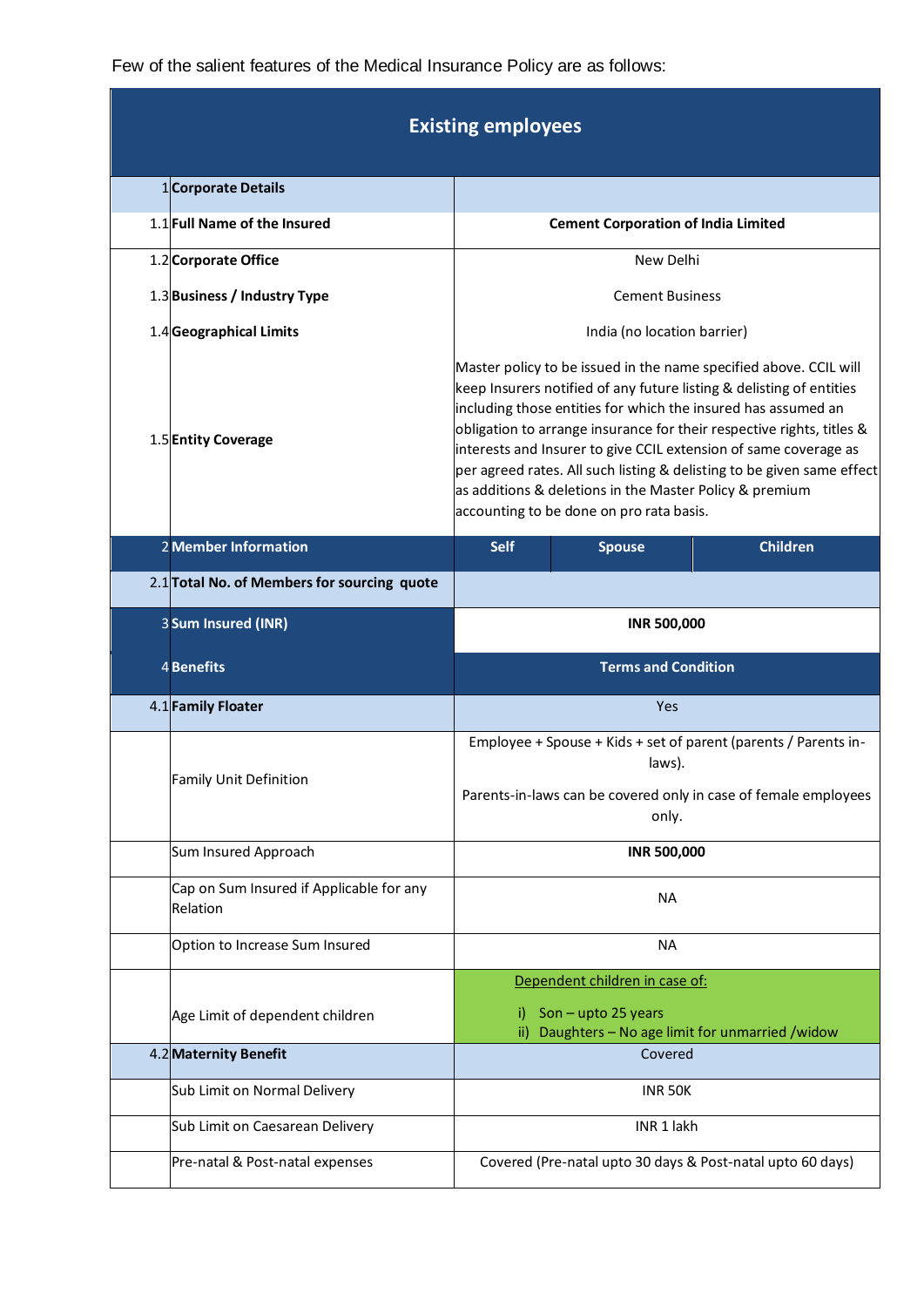|  | 9 months waiting period for maternity                                                                                                                                                                                                                                                                                                       | Waived Off                                                                                               |                            |               |
|--|---------------------------------------------------------------------------------------------------------------------------------------------------------------------------------------------------------------------------------------------------------------------------------------------------------------------------------------------|----------------------------------------------------------------------------------------------------------|----------------------------|---------------|
|  | Maternity benefit limit for no of children                                                                                                                                                                                                                                                                                                  | 02 children                                                                                              |                            |               |
|  | Expense incurred for Medical termination of<br>pregnancy under Medical advice to save the<br>life or prevent serious damage to the health<br>of the mother                                                                                                                                                                                  | Covered                                                                                                  |                            |               |
|  | Abortion if performed legally & under<br>medical advice within first 20 weeks on<br>confirmation of substantial risk that if the<br>child were born it would suffer from such<br>physical or mental abnormalities as to be<br>seriously handicapped. 20 weeks to be<br>extended as per amendment in MTP Act,<br>1971 in due course of time. |                                                                                                          | Covered                    |               |
|  | 4.3 Baby Cover                                                                                                                                                                                                                                                                                                                              | From day one within family sum insured                                                                   |                            |               |
|  | 4.4 Pre-existing Disease Covered                                                                                                                                                                                                                                                                                                            | Covered from day one for existing and new joiners both                                                   |                            |               |
|  | 4.530 days waiting period is Applicable                                                                                                                                                                                                                                                                                                     | Waived Off                                                                                               |                            |               |
|  | $4.6$ , 1/2/4 waiting period for specified ailments<br>is Applicable                                                                                                                                                                                                                                                                        | <b>Waived Off</b>                                                                                        |                            |               |
|  | 4.9 Ambulance Services                                                                                                                                                                                                                                                                                                                      | INR 3K per incidence                                                                                     |                            |               |
|  | 4.10 Co-payments (mention limits, if applicable)                                                                                                                                                                                                                                                                                            | Not Applicable                                                                                           |                            |               |
|  | 4.11 Deductibles (mention limits, if applicable)                                                                                                                                                                                                                                                                                            | Not Applicable                                                                                           |                            |               |
|  | 4.12 Room Rent Restrictions if any                                                                                                                                                                                                                                                                                                          | <b>Category</b>                                                                                          | <b>CMD &amp; Directors</b> | <b>Others</b> |
|  |                                                                                                                                                                                                                                                                                                                                             | <b>Metro Cities</b>                                                                                      | 4%                         | 3%            |
|  |                                                                                                                                                                                                                                                                                                                                             | <b>State Capitals</b>                                                                                    |                            | 3%            |
|  |                                                                                                                                                                                                                                                                                                                                             | <b>Other Cities</b>                                                                                      |                            | 2.5%          |
|  | 4.13 Corporate Buffer                                                                                                                                                                                                                                                                                                                       | INR 30 Lac                                                                                               |                            |               |
|  |                                                                                                                                                                                                                                                                                                                                             | (To be utilized as per the wishes of the Corporation. There will not<br>be any employee-specific limit.) |                            |               |
|  | 4.14 Day Care procedures                                                                                                                                                                                                                                                                                                                    | Covered                                                                                                  |                            |               |
|  | 4.15 Terrorism Related Hospitalisation                                                                                                                                                                                                                                                                                                      | Covered                                                                                                  |                            |               |
|  | 4.16 Clause on Advancement of Medical Science                                                                                                                                                                                                                                                                                               | Covered                                                                                                  |                            |               |
|  | 4.17 Coverage for cost of dentures                                                                                                                                                                                                                                                                                                          | Covered                                                                                                  |                            |               |
|  | Donor & Receiver Expenses covered in case<br>of organ transplant                                                                                                                                                                                                                                                                            | Covered                                                                                                  |                            |               |
|  | 4.20 Sub Limit or Capping on any ailment                                                                                                                                                                                                                                                                                                    | Not Applicable                                                                                           |                            |               |